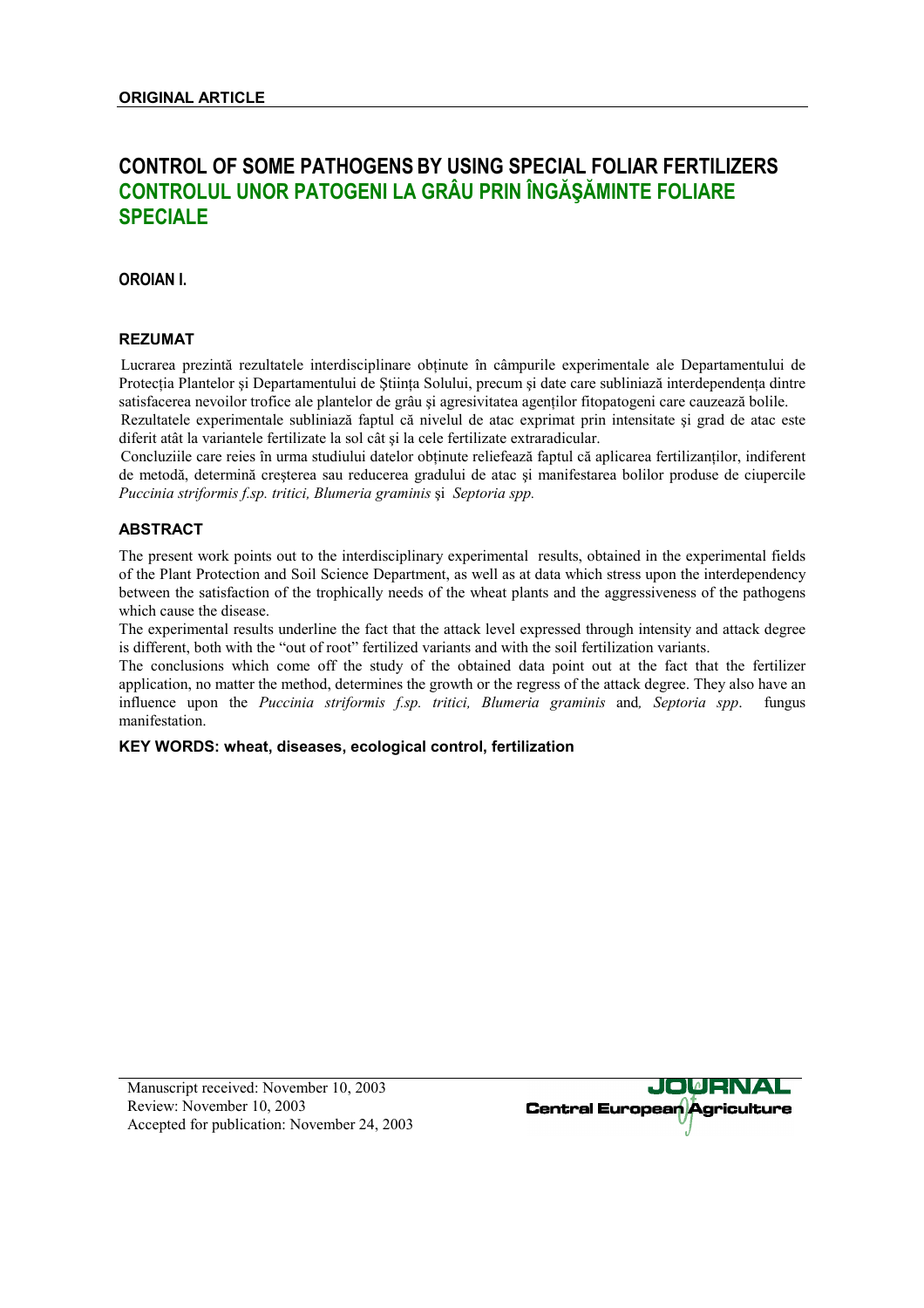# **DETAILED ABSTRACT**

A bifactorial experience has been emplaced, using as biological material the *Apullum* wheat type. The researched factors were: the *a* factor – foliar fertilization with 12 graduations and the *b* factor – soil fertilization with 2 graduations: non-fertilized;  $N_{100} P_{100} K_{100}$ .

During the experiment, soil and plant samples have periodically and at the end of the crop period been taken, and observations have been made through specific phytopathological methods, in order to determine the frequency, the intensity and the degree of the pathogens' attack.

The experimental results analysis underline the fact that, per general, fundamental fertilization applied on soil sensitivity the plants to pathogens' attack through improving the life conditions of these, especially the trophical needs, in the case of septoriosis and mildew. The basic fertilization applied to the soil in moderate and equilibrated doses determines the reduction of the yellow rust attack degree as compared to the variants which have not been soil-fertilized and where the incidence of the disease apparition is 30% higher, the difference being very significant.

Regarding the effect of some "outside the root" fertilizers about diseases appearance and manifestation, as a research result we can stand the fact that, some products especially created to complete in a balance way the nutritional needs of the cultural plants, have a significant influence to increase or decrease the diseases attack level.

From all "out of root" fertilizers experimented, its remarks as having the most important effect of protection against septoriosis Chimopar and Basfoliar 36 Extra products, where the attack level registered in plant growing period was 4%, respectively 3,13%, fact that recommend them to have a large utilization in production and as a phytoprotection unconventional method of parasites control.

The "out of root" fertilizers Terra Sorb Foliar and Folplant 231 proved to have the biggest effect in reducing the *Blumeria graminis* fungus attack. It should be remarked even the positively impact of the product Folgic NPK, Fertililly, Fertiltell, Folplant 411, Biodor and Amonil in involution of the named disease.

The most important "protection" effect against the mildew seems to be attributed to the Terra Sorb Foliar şi Folplant 231 products, where the frequency of attack registered during the vegetation period was below 1%, fact which recommends them in order to be largely employed into the production processes and in phytoprotection purpose.

As a result of our experiment we can stand the fact that the application of some un-polluting foliar fertilizers represents an alternative and complementary method in integrated fight against the diseases produced by pathogens, un-excluding, at least for the moment, the polluting chemical methods.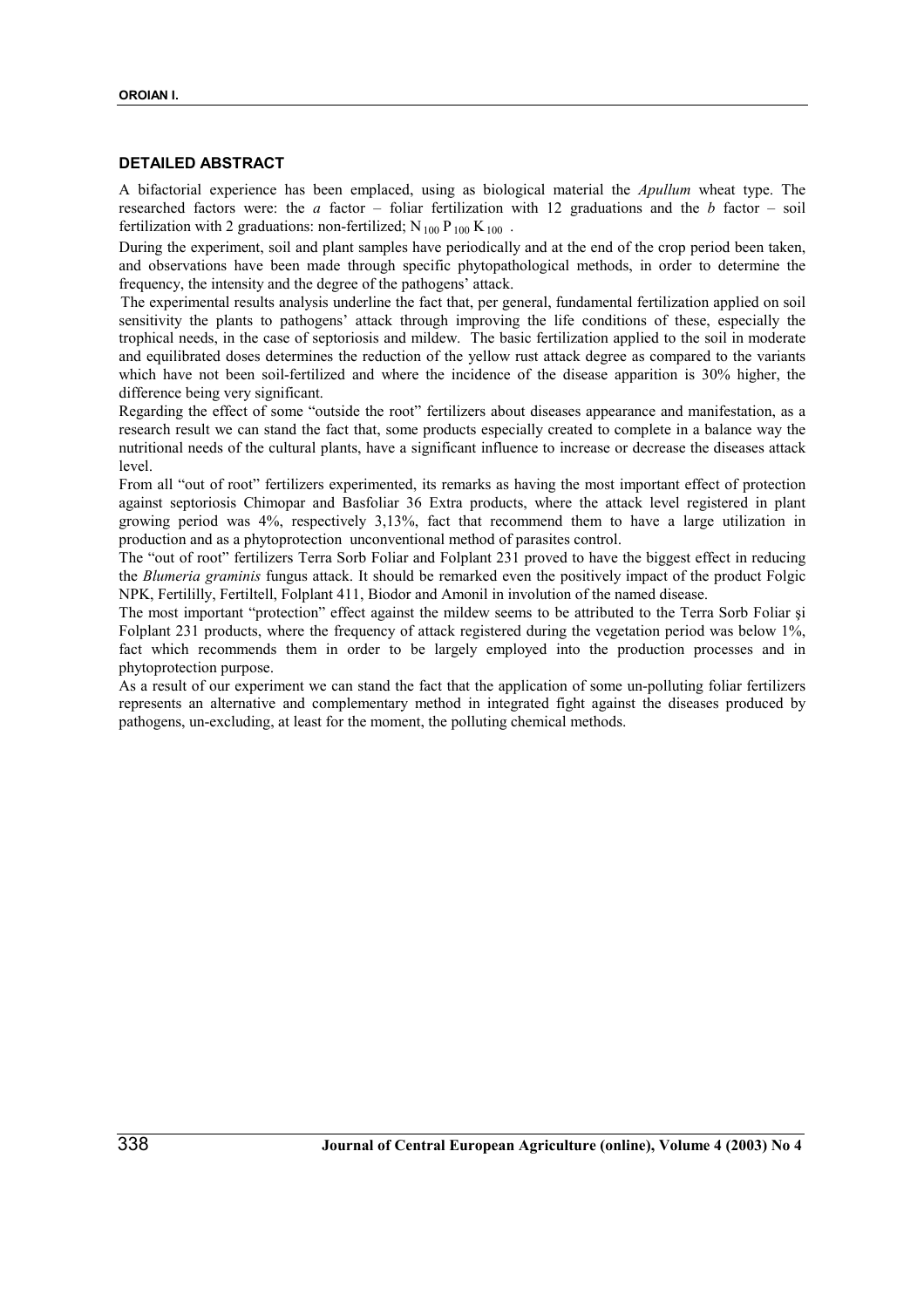# **INTRODUCTION**

Relatively recent researches rendered obvious the tight connection between the fertilization and the protection of the agricultural cultures or the evolution and the manifestation of the diseases (BORLAN Z. and coll. 1995-1996), between the soil or the foliar fertilizers and the optimization of the soil – plant – environment system ( RUSU M. and coll., 1997-2002 ; OROIAN I., 2002 ), as well as the relation between the fertilizers in the fundamental proteosynthesis – proteolise equilibrium, which is also determinant in what concerns the apparition, the evolution and the manifestation of the parasite diseases of the plants ( CHABOUSSOU, 1998 ).

The theoretical foundation of the elaborated experiments is the idea according to which the relations between the plant and the parasite are of nutritional nature. The substances which induce the sensitivity are those which produce soluble elements from the intermediary metabolism (the soluble nitrogen and the reductive glucides) the mentioned fundamental equilibrium marking the resistance degree of the plant.

#### **MATERIAL AND METHOD**

Under the pedoclimatic conditions of the Transylvania Plain, on the fields of the Agricultural Research Station from Turda, on a vertic clayilluvial chernozome soil ( with a pH equivalent to 7,0 ; humus in proportion of 4,80% ; P-AL equivalent to 10,5 ppm ; K-AL equivalent to 102 ppm) a bifactorial experience has been emplaced, using as biological material the *Apullum* wheat type. The researched factors were the following:

- the *a* factor – foliar fertilization with 12 graduations ;

- the *b* factor – soil fertilization with 2 graduations :

non-fertilized ;  $N_{100} P_{100} K_{100}$ .

The impact effects of the fertilizations have been noticed, especially those of the "out of root" ones at the incidence and at the level of the septoriosis (induced by *Septoria tritici*), yellow rust (induced by *Puccinia striformis*) and mildew (induced by Blumeris graminis ) manifestation in what concerns the wheat cultures.

During the experiment, soil and plant samples have periodically and at the end of the crop period been taken, and observations have been made through specific phytopathological methods. It have been noticed the attack frequency and intensity and we have been calculated the degree of the pathogen's attack.

### **RESULTS AND DISCUSSIONS**

**I.** The experimental results analysis underline the fact that, per general, the soil fundamental fertilizations increase the frequency of septoriosis appearance, compare to unfertilized variants where the incidence of disease appearance is with 78 percent lowest, the difference being very significant (Table l). Thus, confirm the bibliographical data concerning the tackle theme, namely the abundant nutrition breaks the physiological and biochemical balance of plants metabolism, predisposing them to pathogens' attack.

| Variant           | Attack<br>$degree\%$ | $\%$               | Difference | Signification            |
|-------------------|----------------------|--------------------|------------|--------------------------|
| Unfertilized soil | 6.48                 | 100.00             | 0.00       | $\overline{\phantom{0}}$ |
| Fertilized soil   | 11.54                | 178.08             | 5.06       | ***                      |
|                   |                      | DL 5 $\% = 0.54$   |            |                          |
| DL 1 $\% = 0.72$  |                      |                    |            |                          |
|                   |                      | DL 0 1 $\% = 0.95$ |            |                          |

Table 1: The Influence of the Soil Fertilizations upon the Septoriosis

Regarding the effect of some "outside the root" fertilizers about *Septoria spp.* fungus appearance and manifestation, as a research result we can stand the fact that, some products especially created to complete in a balance way the nutritional needs of the cultural plants, have a significant influence to increase or decrease the diseases attack level.

Thus, tables 2 and figure 1 reveal that from all experimental 11 variants, 8 decrease very significant the mildew attack (Folgic NPK, Chimopar 14-9-5, Basfoliar 36 Extra, Fertililly, Fertiltell, Terra Sorb Foliar, Uwafol and Folplant 231), one has no influence (Biodor 2312) on the incidence of this disease and foliar fertilizers Folplant 411 and Amonil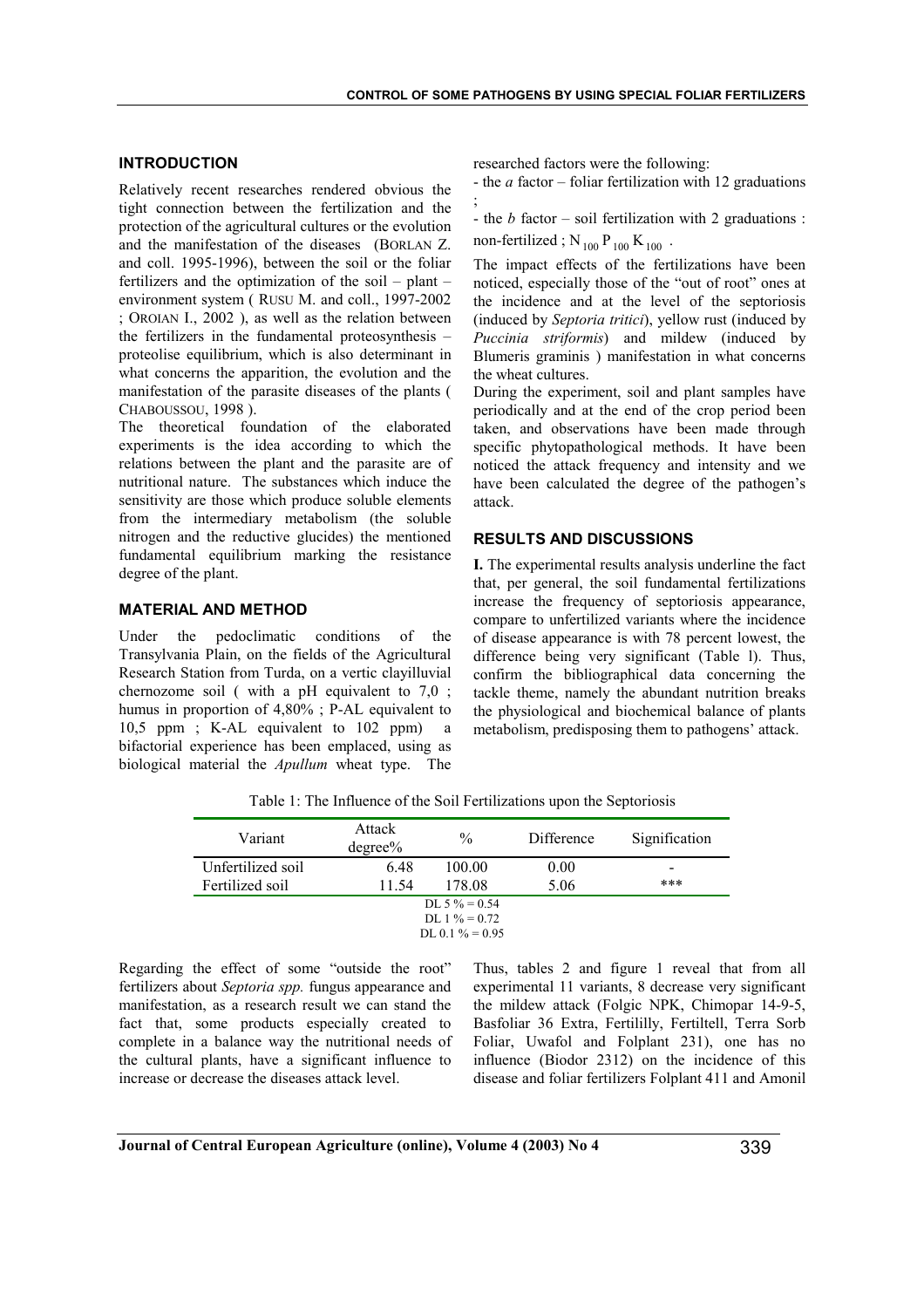increase identical in very significant manner the mycosis manifestation.

| Attack degree<br>Variant<br>$\%$ |       | $\frac{0}{0}$                | Difference | Signification |  |
|----------------------------------|-------|------------------------------|------------|---------------|--|
| Witness unfertilized foliar      | 12.50 | 100.0                        | 100        |               |  |
| Folgic NPK 1%                    | 7.00  | 56.0                         | $-5.50$    | 000           |  |
| Chimopar 14-9-5 1%               | 4.0   | 32.0                         | $-8.50$    | 000           |  |
| Basfoliar 36 Extra 1%            | 3.13  | 25.0                         | $-9.38$    | 000           |  |
| Fertililly 1%                    | 7.50  | 60.0                         | $-5.00$    | 000           |  |
| Fertiltell 1%                    | 10.00 | 80.0                         | $-2.50$    | 000           |  |
| Terra Sorb Foliar 0,5%           | 6.50  | 52,0                         | $-6.00$    | 000           |  |
| Uwafol 1%                        | 15.00 | 40.0                         | $-7.50$    | 000           |  |
| Folplant 231 1%                  | 10.00 | 80.0                         | $-2.50$    | 000           |  |
| Folplant 411 1%                  | 15.00 | 120.0                        | 2.50       | ***           |  |
| Biodor 2312 0,5%                 | 12.50 | 100.0                        | 0.00       |               |  |
| Amonil 1%                        | 15.00 | 120.0                        | 2.50       | ***           |  |
| DL $5\% = 1.36$                  |       |                              |            |               |  |
|                                  |       | $\overline{D}I$ 10/ $-$ 1.92 |            |               |  |

Table 2: The Influence of the Foliar Fertilizers upon the Septoriosis

DL  $1\% = 1.82$ 

DL  $0.1\% = 2.41$ 

Figure 1: The influence of foliar fertilization about septoriosis manifestation upon wheat (Apullum variety, Turda 2000-2001)

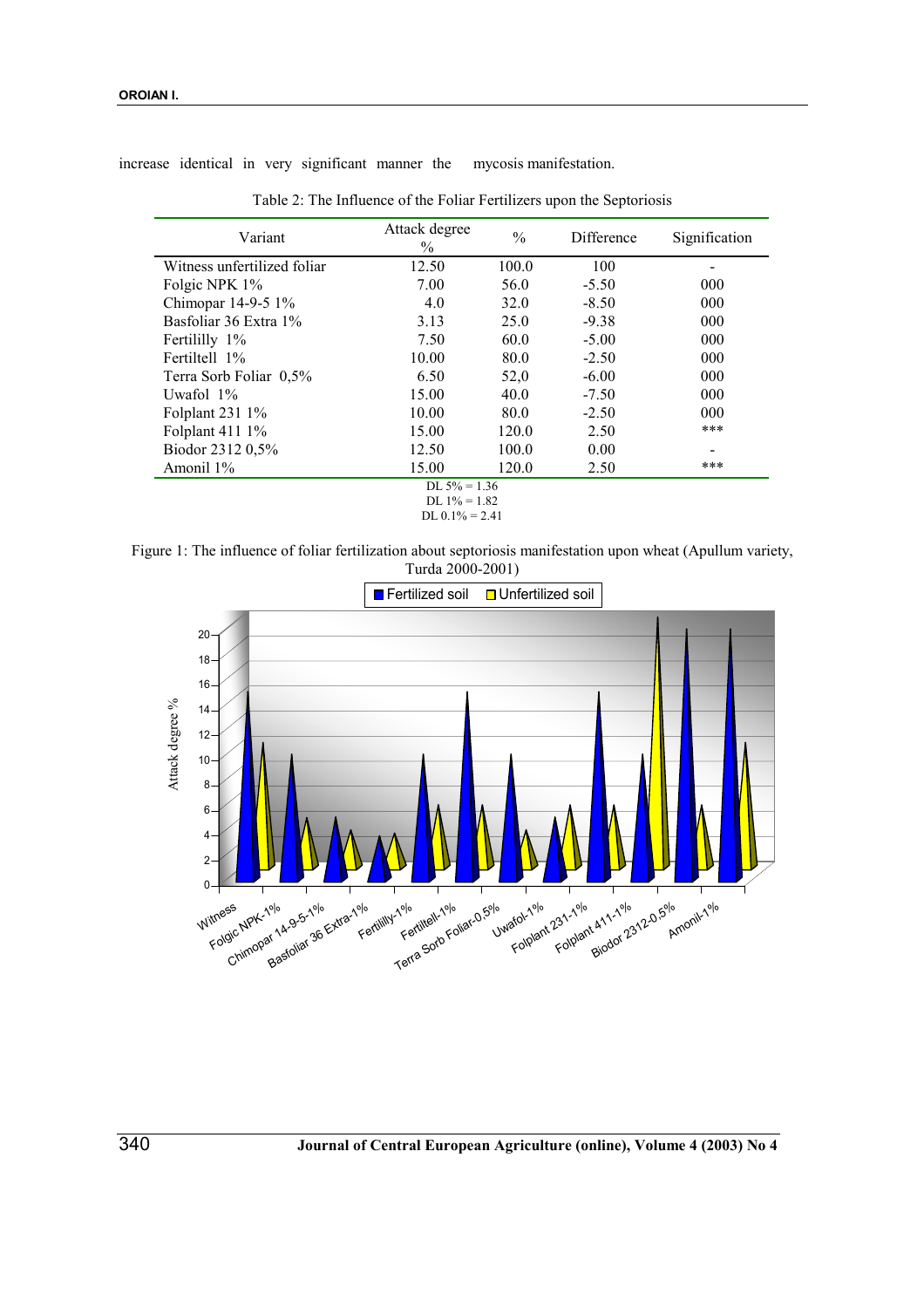From all "out of root" fertilizers experimented, its remarks as having the most important effect of protection against septoriosis Chimopar and Basfoliar 36 Extra products, where the attack level registered in plant growing period was 4%, respectively 3,13%, fact that recommend them to have a large utilization in production and as a phytoprotection unconventional method of parasites control.

**II.** The obtained experimental results regarding the yellow rust, stress upon the fact that generally, the basic fertilization applied to the soil in moderate and equilibrated doses determines the reduction of the yellow rust attack degree as compared to the variants which have not been soil-fertilized and where the incidence of the disease apparition is 30% higher, the difference being very significant (Table 3).

| Variant           | Attack<br>degree $%$ | $\frac{0}{0}$                      | Difference | Signification            |
|-------------------|----------------------|------------------------------------|------------|--------------------------|
| Unfertilized soil | 8.79                 | 100                                | 0.00       | $\overline{\phantom{0}}$ |
| Fertilized soil   | 6.21                 | 70.64                              | $-2.58$    | 000                      |
|                   |                      | DL $5\% = 0.53$<br>DL $1\% = 0.70$ |            |                          |

DL  $0.1\% = 0.93$ 

These results are different as compared to those obtained under the same experimental conditions in the cases of the mildew and of the septoriosis, where the more abundant nutrition due to the soil fertilization one single time, breaks the fundamental physiological and biochemical equilibrion of the plant and predispose them to the attach of the pathogens (OROIAN I., 1998-2002).

In the case of the *Puccinia striformis* fungus, hemiform species very well spread in the more humid and chilly areas, where it has a rapid evolution, the data obtained are explained by the moderate N-doses applied, completed by moderate and equilibrated P and K-doses, which counterbalance the unfavorable effects of the N in case this one would have applied alone. The phosphorus and the potassium moderate the unilateral effect of the N in what concerns the plant growth, they produce the thickening of the cellular walls and of the sustain tissues. They also determine the hardening of the cuticula, the accumulation of substances having a protective role in the leaf mezophil, accelerates the growth rhythm of the plants inducing thus their resistance at different diseases (rusts, septoriosis and mildew of the wheat).

In what concerns the effect of certain fertilizer upon the apparition and the manifestation of the *Puccinia striformis* fungus, as a consequence of the researches conducted, we can appreciate the fact that certain product created especially in order to equilibrate complete the nutritive substances necessary of the culture plants have a significant influence in reducing the attach degree of the disease.

Thus, the analysis of the forth table and of the second figure, clearly show the fact that from the eleven experimental variants, 9 very significantly reduce the attach of the yellow rust (Folgic NPK, Chimopar 14- 9-5, Bastofoliar 36 Extra, Fertililly, Fertiltell Terra Sorb Foliar, Uwafol, Folplant231, Biodor 2312), two of them having absolutely no influence upon the disease, the values being practically equal (Folplant 411 and Amonil).

Between the experimented "out of root" fertilizers, the most important "protection" effect against the rust seems to be attributed to the following products: Folgic NPK, Terra Sorb Foliar and Folplant 231, fact which recommends them in order to be largely employed into the production processes also because of the fact that in the cases of the enumerated variants the most important productions were obtained (Table 4).

The experimental results analysis underlines the fact that generally, the basis fertilized applied on soil enhances the frequency of mildew appearance, compare to unfertilized moment, where the incidence of disease appearance is with 34.2 percent lower, the difference being very significant (table 5). Thus, confirm the bibliographical general data regarding the approached theme, which means that an excessive nutrition breaks the physiological and biochemical balance of plants and bent them for pathogens' attack.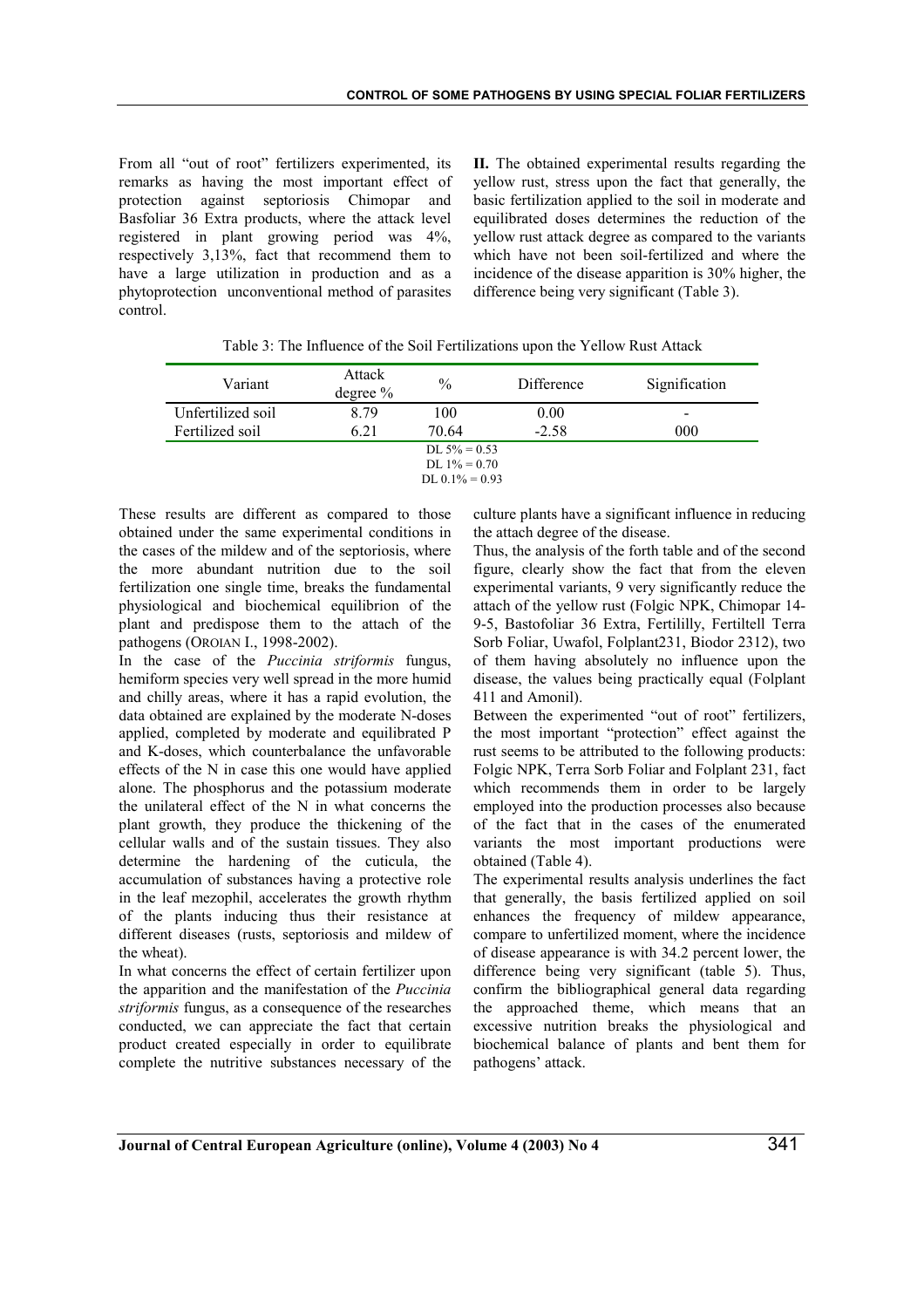

Figure 2: The Influence of Foliar Fertilizers about Yellow Rust Manifestation upon Wheat Apullum variety, Turda 2000-2001)

Table 4: The Influence of the Foliar Fertilizers upon theYellow Rust Attach

| Nr.<br>crt.     | Variant                     | Attack<br>degree $%$ | $\frac{0}{0}$ | Difference | Signification |  |
|-----------------|-----------------------------|----------------------|---------------|------------|---------------|--|
| 1               | Witness unfertilized foliar | 12.50                | 100.0         | 0.00       |               |  |
| 2               | Folgic Npk                  | 3.50                 | 28.0          | $-9.00$    | 000           |  |
| 3               | Chimopar 14-9-5             | 8.00                 | 64.0          | $-4.50$    | 000           |  |
| $\overline{4}$  | Basfoliar 36 Extra          | 7.50                 | 60.0          | $-5.00$    | 000           |  |
| 5               | Fertililly                  | 5.00                 | 40.0          | $-7.50$    | 000           |  |
| 6               | Fertiltell                  | 5.00                 | 40.0          | $-7.50$    | 000           |  |
| 7               | Terra Sorb Foliar           | 3.50                 | 28.0          | $-9.00$    | 000           |  |
| 8               | Uwafol                      | 10.00                | 80.0          | $-2.50$    | 000           |  |
| 9               | Folplant 231                | 4.00                 | 32.0          | $-8.50$    | 000           |  |
| 10              | Biodor 2312                 | 12.50                | 100.0         | 0.00       |               |  |
| 11              | Folplant 411                | 6.50                 | 52.0          | $-6.00$    | 000           |  |
| 12              | Amonil                      | 12.00                | 96.0          | $-0.50$    |               |  |
| DL $5\% = 1.21$ |                             |                      |               |            |               |  |
| DL $1\% = 1.63$ |                             |                      |               |            |               |  |
|                 | DL $0.1\% = 2.15$           |                      |               |            |               |  |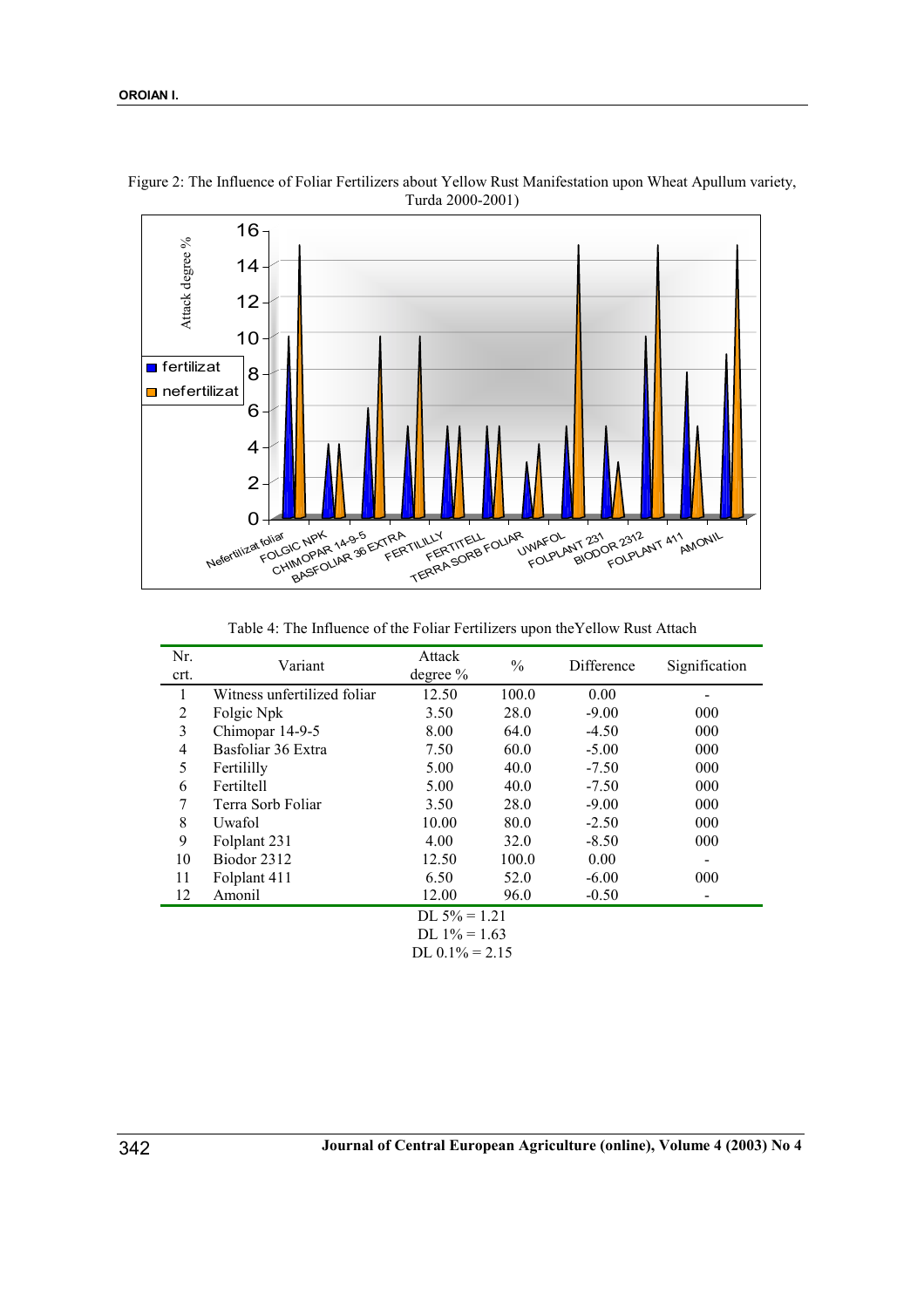| Table 9. The immunite of the Boll I crimizations about the Minue w |                      |               |            |               |  |  |
|--------------------------------------------------------------------|----------------------|---------------|------------|---------------|--|--|
| Variant                                                            | Attack<br>$degree\%$ | $\frac{0}{0}$ | Difference | Signification |  |  |
| Unfertilized soil                                                  | 5.20                 | 100.0         | 0.00       | ۰             |  |  |
| <b>Fertilized soil</b>                                             | 3.42                 | 65.8          | $-1.78$    | 000           |  |  |
| DL $5\% = 0.44$                                                    |                      |               |            |               |  |  |
| DL $1\% = 0.59$                                                    |                      |               |            |               |  |  |
| $DL 0.1\% = 0.78$                                                  |                      |               |            |               |  |  |

Table 5: The Influence of the Soil Fertilizations upon the Mildew

**III.** Regarding the effect of some "outside the root" fertilizers about *Blumeria graminis* fungus appearance and manifestation, as a research result we can stand the fact that, some products especially created to complete in a balance way the nutritional needs of the cultural plants, have a significant influence to increase or decrease the diseases attack level.

Thus, the analysis of the sixth table and of the third figure, show the fact that from the eleven experimental variants, 8 very significantly reduce the attach of the mildew (Folgic NPK, Fertililly, Fertitell, Terra Sorb Foliar, Folplant 231, Folplant 411, Biodor şi Amonil), two of them reduce the incidence of disease in a distinctively significant maner (Chimopar 14–9–5, Basfoliar 36 Extra), only one (Uwafol) enhancing distinctively significant the disease manifestation with over 11% compared to the watering witness.

Between the above mentioned fertilizers, an important "protection" effect against the mildew seems to be attributed to the Terra Sorb Foliar and Folplant 231 products, where the frequency of attack registered during the vegetation period was below 1%, fact which recommends them in order to be largely employed into the production processes and in phytoprotection purpose.

| Table 6: The Influence of the Foliar Fertilizers upon the Mildew |
|------------------------------------------------------------------|
|------------------------------------------------------------------|

| Variant                     | Attack<br>degree $%$                 | $\frac{0}{0}$ | Difference | Signification |  |  |
|-----------------------------|--------------------------------------|---------------|------------|---------------|--|--|
| Witness unfertilized foliar | 11.25                                | 100.0         | 0.00       |               |  |  |
| Folgic NPK 1%               | 0.01                                 | 0.1           | $-11.24$   | 000           |  |  |
| Chimopar 14-9-5 1%          | 10.01                                | 88.9          | $-0.24$    | 00            |  |  |
| Basfoliar 36 Extra 1%       | 10.00                                | 88.9          | $-1.25$    | 00            |  |  |
| Fertililly 1%               | 0.50                                 | 4.5           | $-10.74$   | 000           |  |  |
| Fertiltell 1%               | 2.44                                 | 21.7          | $-8.81$    | 000           |  |  |
| Terra Sorb Foliar 0,5%      | 0.25                                 | 2.3           | $-10.99$   | 000           |  |  |
| Uwafol $1\%$                | 12.50                                | 111.1         | $-1.25$    | $***$         |  |  |
| Folplant 231 1%             | 0.25                                 | 2.3           | $-10.99$   | 000           |  |  |
| Folplant 411 1%             | 3.00                                 | 26.7          | $-8.25$    | 000           |  |  |
| Biodor 2312 0,5%            | 1.00                                 | 8.9           | $-10.24$   | 000           |  |  |
| Amonil 1%                   | 0.50                                 | 4.5           | $-10.74$   | 000           |  |  |
| DL $5\% = 0.76$             |                                      |               |            |               |  |  |
|                             |                                      |               |            |               |  |  |
|                             | DL $1\% = 1.02$<br>DL $0.1\% = 1.34$ |               |            |               |  |  |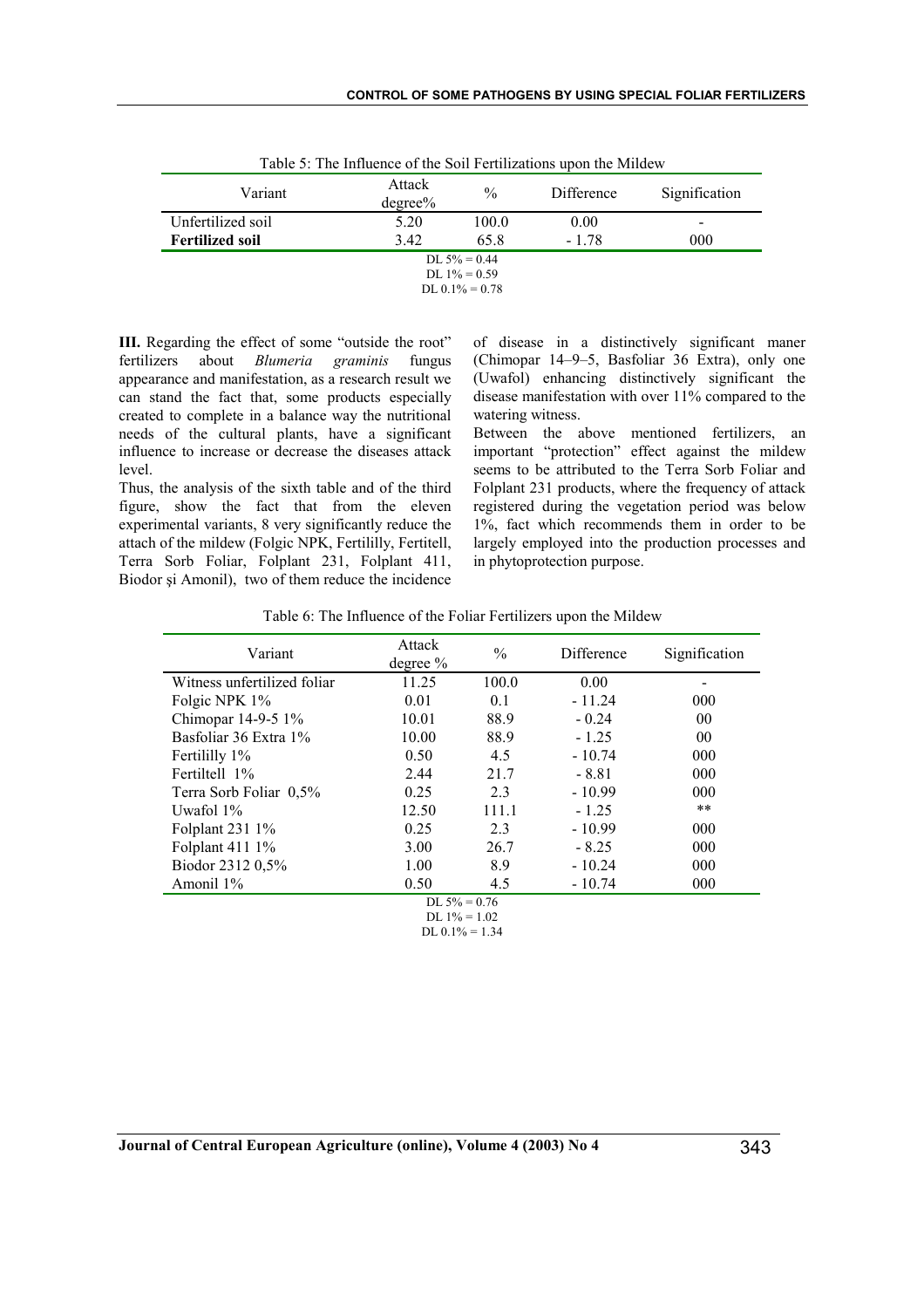

Figure 3 The influence of foliar fertilization about mildew manifestation upon wheat (Apullum variety, Turda 2000-2001)

# **CONCLUSIONS**

 Fundamental fertilization applied on soil sensitivity the plants to pathogens attack through improving the life conditions of these, especially the trophical needs.

 The basic fertilization applied to the soil in moderate and equilibrated NPK-doses constitutes a simple, but important measure in what concerns the reduction of the attach degree of the *Puccinia striformis* f.sp.*tritici* fungus.

 The foliar fertilizers FOLGIC NPK, TERRA SORB FOLIAR and FOLPLANT 231 have proved to the have a remarkable effect in what concerns the reduction of the yellow rust attach. Yet, one should also notice the very significant impact of the following products; CHIMOPAR 14-9-5, BASOFOLIAR 36 EXTRA, FERTILILLY, FERTITEL, UWAFOL and BIODOR 2321 in controlling the studied disease.

 Chimopar and Basfoliar 36 Extra "outside the root" fertilizers proved to have an important effect in reducing the fungus attack but we have also remarked a very significant impact of FOLGIC NPK, CHIMOPAR 14-9-5, BASFOLIAR 36 EXTRA, FERTILILLY, FERTILTELL, TERRA SORB FOLIAR, UWAFOL and FOLPLANT 231 products in the septoriosis control.

 The "out of root" fertilizers TERRA SORB FOLIAR and FOLPLANT 231 proved to have a reducing effect upon the *Blumeria graminis* fungus attack. It should be remarked even the positively impact of the product Folgic NPK, FERTILILLY, FERTILTELL, FOLPLANT 411, BIODOR and AMONIL in involution of the named disease.

 The application of some un-polluting foliar fertilizers represents an alternative and complementary method in integrated fight against the diseases produced by pathogens un-excluding, at least for the moment, the polluting chemical methods.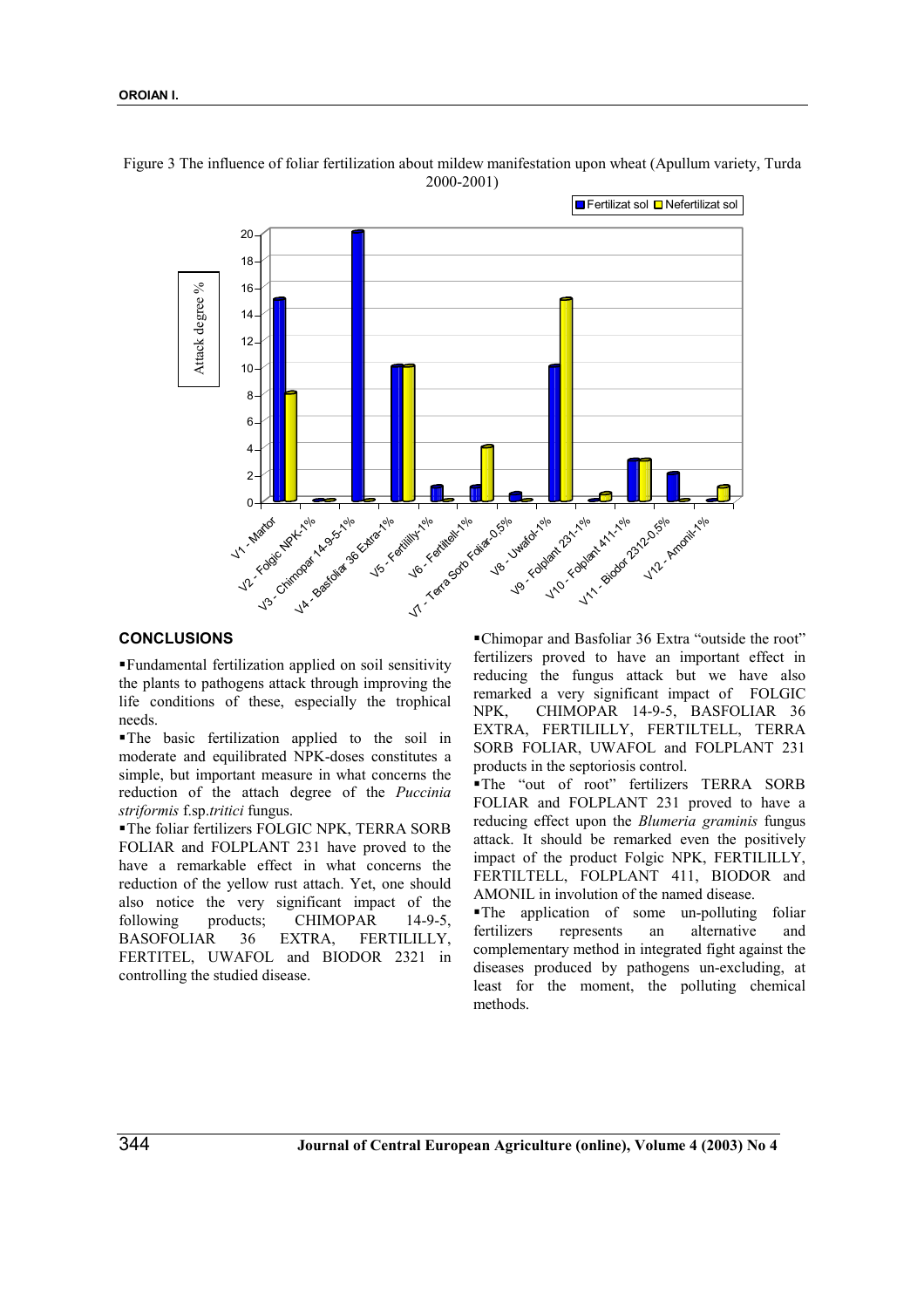# **REFERENCES**

- [1]. Borlan Z. and col., 1995 *Simple and Complex Foliar Fertilizers*, Ceres Publishing House, Bucharest.
- [2]. Borlan Z., 1996 Foliar Fertilizers with Protection Effect of Plants against the Diseases Induced by Microscopically Fungus, A.S.A.S. Bulletin, Bucharest.
- [3]. Chaboussou F.C., 1998 La fertilization et la santé; Nature et progress, Château de Chamarande, p. 82-96.
- [4]. Oroian I., 2002, PhD Thesis, USAMV Cluj-Napoca.
- [5]. Rusu M and col., 1997-2000– Research Reports Concerning the Foliar Fertilizers Effect at Agricultural Cultures, I.C.P.A Archive, Bucharest.

# **ADDRESS OF AUTHORS**

**Ioan Oroian**: neluoroian@yahoo.fr

University of Agricultural Sciences and Veterinary Medicine, Faculty of Agriculture, Phytopathological Discipline Cluj-Napoca, Romania Tel: +40-264-596385 Fax: +40-264-593792

**Journal of Central European Agriculture (online), Volume 4 (2003) No 4** 345